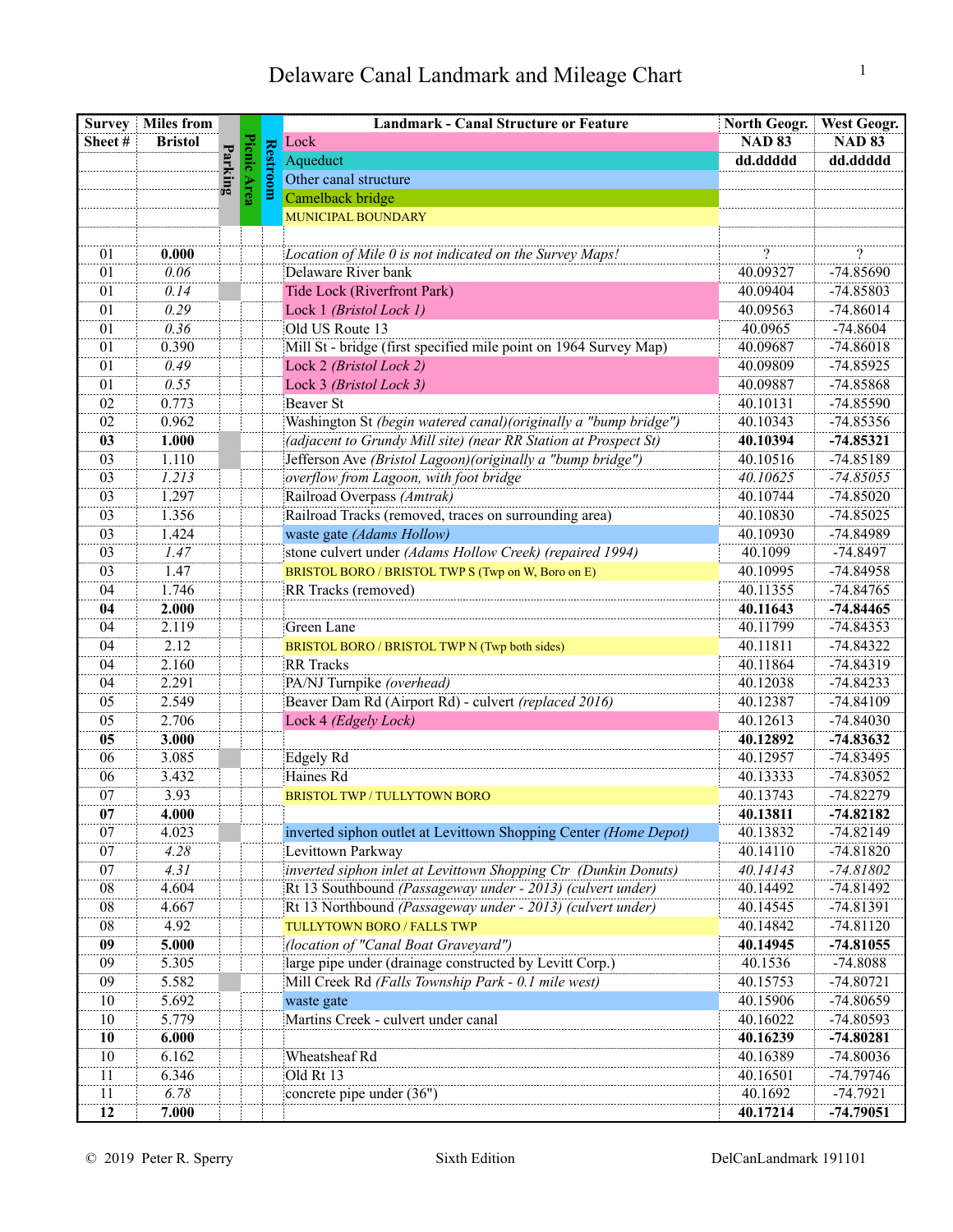| 13              | 7.609  | Tyburn Rd culvert, S end (trail detour, rerouted for safety 2019) | 40.18073 | -74.78778   |
|-----------------|--------|-------------------------------------------------------------------|----------|-------------|
| 13              | 7.713  | Tyburn Rd culvert, N end (trail detour, rerouted for safety 2019) | 40.18218 | $-74.78734$ |
| 13              | 8.000  |                                                                   | 40.18613 | $-74.78550$ |
| 14              | 8.691  | Pedestrian Tunnel (2019), culvert under Conrail embankment        | 40.19549 | $-74.78167$ |
| 14              | 8.746  | RR Tracks (NJ Transit)                                            | 40.19658 | $-74.78127$ |
| 15              | 9.000  |                                                                   | 40.20005 | $-74.77970$ |
| 15              | 9.02   | <b>FALLS TWP / MORRISVILLE BORO</b>                               | 40.19968 | -74.77986   |
| 15              | 9.310  | Lincoln Highway (Route 1) (culvert and diversion channel)         | 40.20419 | $-74.77726$ |
| 16              | 9.530  | Bridge St (7-Eleven shopping center) (trail detour)               | 40.20739 | $-74.77701$ |
| 16              | 9.720  | Pennsylvania Ave - bridge (Union St intersects on east side)      | 40.21011 | $-74.77682$ |
| 16              | 9.917  | Palmer Avenue - foot bridge                                       | 40.21301 | $-74.77681$ |
| 16              | 10.000 | (marker on W side of towpath)                                     | 40.21423 | $-74.77684$ |
| 16              | 10.040 | Franklin St                                                       | 40.21483 | $-74.77702$ |
| 17              | 10.179 | waste gate                                                        | 40.21658 | $-74.77832$ |
| 17              | 10.219 | Maple Ave                                                         | 40.21708 | -74.77887   |
| 17              | 10.320 | Trenton Ave, leads to Calhoun St Bridge                           | 40.21815 | $-74.78014$ |
| 17              | 10.61  | MORRISVILLE BORO / LOWER MAKEFIELD TWP                            | 40.22000 | -74.78503   |
| 17              | 10.706 | E. Ferry Rd                                                       | 40.22032 | -74.78667   |
| 18              | 10.882 | stone arch storm sewer (on 1964 Survey Sheet 18 but can't locate) | 40.22097 | -74.78993   |
| 18              | 11.000 |                                                                   | 40.22157 | $-74.79199$ |
| 19              | 12.000 | (location of "Wide Waters")                                       | 40.22456 | $-74.80933$ |
| 20              | 12.261 | Black Rock Rd - over culvert                                      | 40.22712 | $-74.81291$ |
| 21              | 13.000 |                                                                   | 40.23372 | $-74.82399$ |
| 21              | 13.01  | LOWER MAKEFIELD TWP / YARDLEY BORO S (Boro on W, Twp on E)        | 40.23392 | $-74.82409$ |
| 21              | 13.25  | Path to Macclesfield Park                                         | 40.23630 | $-74.82730$ |
| 21              | 13.281 | Yardley Water Co 12" main                                         | 40.23655 | $-74.82788$ |
| $\overline{21}$ | 13.305 | <b>RR</b> Tracks                                                  | 40.23678 | $-74.82825$ |
| $\overline{21}$ | 13.340 | Lock 5 (Yardley Lock)                                             | 40.23724 | $-74.82888$ |
| 21              | 13.45  | LOWER MAKEFIELD TWP / YARDLEY BORO N (Boro both sides)            | 40.23824 | $-74.83021$ |
| 21              | 13.486 | Letchworth Ave - bridge                                           | 40.23846 | $-74.83101$ |
| 22              | 13.59  | Silver Creek (earlier - Van Horn Creek)                           | 40.23933 | $-74.83268$ |
| 22              | 13.751 | College Ave - bridge                                              | 40.24076 | $-74.83500$ |
| 22              | 13.977 | Afton Ave (Route 332) - bridge                                    | 40.24321 | $-74.83788$ |
| 22              | 14.000 |                                                                   | 40.24344 | $-74.83819$ |
| 22              | 14.011 | aqueduct - Yardley (Brock Creek) (waste gate adjacent)            | 40.24360 | $-74.83838$ |
| $\overline{23}$ | 14.376 | Mary Yardley Footbridge (Fuld Ave)                                | 40.24720 | $-74.84361$ |
| 23              | 14.58  | YARDLEY BORO / LOWER MAKEFIELD TWP                                | 40.24933 | $-74.84574$ |
| 23              | 14.693 | Authentic Camelback Bridge ("Sommer's")                           | 40.25093 | $-74.84726$ |
| 24              | 14.871 | Lock 6 (Lear's Lock)                                              | 40.25308 | -74.84916   |
| 24              | 15.000 |                                                                   | 40.25466 | $-74.85047$ |
| 24              | 15.093 | spillway, concrete                                                | 40.25590 | $-74.85130$ |
| 24              | 15.117 | Interstate 95/Scudders Falls Bridge (overhead)                    | 40.25618 | $-74.85148$ |
| 24              | 15.15  | overflow, natural                                                 | 40.25660 | $-74.85177$ |
| 24              | 15.227 | Woodside Rd ("Park & Ride" lot) (Scudder Falls bridge access)     | 40.25767 | $-74.85230$ |
| 24              | 15.240 | waste gate                                                        | 40.25784 | $-74.85237$ |
| 24              | 15.483 | Lock 7 (Borden's Lock)                                            | 40.26114 | $-74.85410$ |
| 24              | 15.483 | Park Maintenance Area (Yardley area)                              | 40.26114 | $-74.85410$ |
| 25              | 15.947 | waste gate, overflow (Dyers Creek)                                | 40.26694 | -74.85863   |
| 25              | 16.000 |                                                                   | 40.26759 | $-74.85918$ |
| 25              | 16.097 | Mt. Eyre Rd - bridge                                              | 40.26880 | $-74.86013$ |
| 25              | 16.10  | LOWER MAKEFIELD / UPPER MAKEFIELD (Mt. Eyre Rd)                   | 40.26892 | $-74.86002$ |
| 26              | 16.348 | bridge, queen post truss ("Milk House")                           | 40.27237 | $-74.86161$ |
| 26              | 16.50  | Milk House Creek                                                  | 40.27445 | $-74.86229$ |
| 26              | 16.686 | Authentic Camelback Bridge ("Goat Farm")                          | 40.27712 | $-74.86326$ |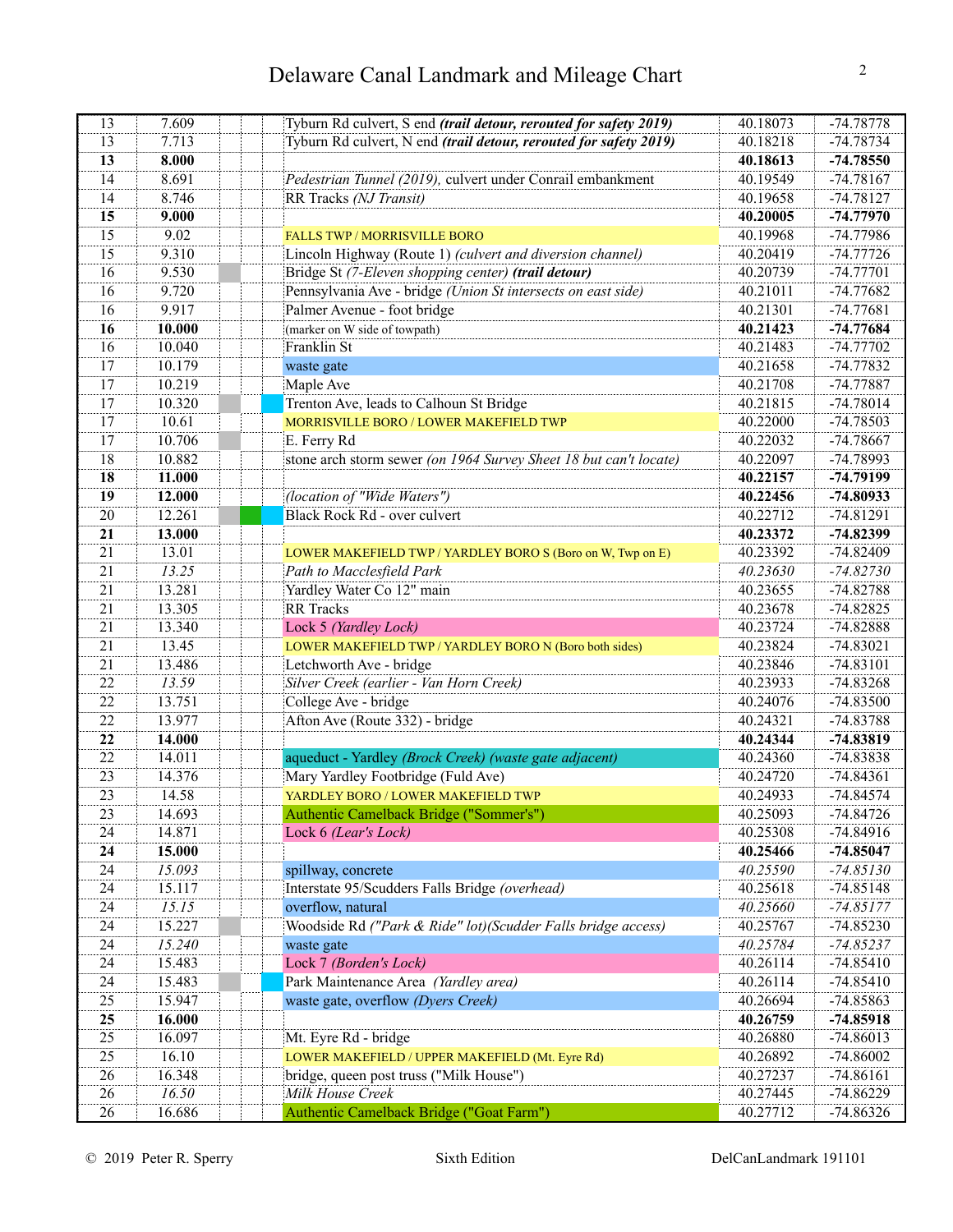| 27 | 17.000       |                                                                        | 40.28131 | $-74.86578$ |
|----|--------------|------------------------------------------------------------------------|----------|-------------|
| 27 | 17.002       | aqueduct - Taylorsville (Hough's Creek) (60')                          | 40.28131 | $-74.86578$ |
| 27 | 17.325       | bridge ("Tebola Beans") (of oil truck fame)                            | 40.28441 | $-74.87042$ |
| 28 | 17.589       | bridge, camelback ("White's Bridge") (only traces remain)              | 40.28654 | $-74.87466$ |
| 28 | 17.852       | Route 532 (Washington Crossing, near Park parking area)                | 40.28988 | $-74.87715$ |
| 28 | 17.905       | small stream enters canal on W side                                    | 40.29060 | $-74.87755$ |
| 28 | 18.000       |                                                                        | 40.29192 | $-74.87799$ |
| 29 | 18.482       | pedestrian bridge ("Crow's Bridge")                                    | 40.29850 | -74.88132   |
| 29 | 18.756       | remnants of Malone's Lower Bridge                                      | 40.30192 | $-74.88424$ |
| 30 | 19.000       | 18.994 actual                                                          | 40.30461 | $-74.88717$ |
| 30 | 19.120       | Malone's Upper Bridge ("Buckstone") (David Library)                    | 40.30589 | -74.88872   |
| 30 | 19.37        | old bridge abutment (only berm side now present)                       | 40.30820 | $-74.89260$ |
| 31 | 19.60        | old bridge abutment (only berm side now present)                       | 40.31000 | $-74.89630$ |
| 31 | 20.000       |                                                                        | 40.31365 | $-74.90226$ |
| 31 | 20.020       | Route 32                                                               | 40.31374 | $-74.90255$ |
| 31 | 20.041       | aqueduct - Lawless (Stoney Run) (Jericho Creek)(52')                   | 40.31388 | -74.90292   |
| 32 | 20.406       | private foot bridge (Morgan Adams) (removed)                           | 40.31605 | -74.90928   |
| 32 | 20.455       | private foot bridge (Morgan Adams) (removed)                           | 40.31646 | -74.91016   |
| 33 | 21.000       |                                                                        | 40.32092 | $-74.91855$ |
| 33 | 21.011       | old bridge abutment                                                    | 40.32100 | $-74.91870$ |
| 33 | 21.459       | bridge - concrete deck (Rossiter's)                                    | 40.32535 | $-74.92518$ |
| 34 | 21.789       | stop gate, Bowman's Hill (repaired 2008)                               | 40.32854 | -74.92981   |
| 34 | 21.79        | <b>UPPER MAKEFIELD TWP / SOLEBURY TWP</b>                              | 40.32881 | -74.93006   |
| 34 | 21.819       | waste gate (Bowman's Hill) (Pidcock Creek) (Maintenance Area)          | 40.32879 | $-74.93023$ |
| 34 | 22.000       | Revolutionary War memorial & grave site                                | 40.33022 | $-74.93311$ |
| 34 | 22.164       | concrete overflow, Pidcock Creek                                       | 40.33129 | -74.93605   |
| 35 | 22.200       | Authentic Camelback Bridge ("Thompson-Neely")                          | 40.33160 | -74.93669   |
| 35 | 22.266       | culvert / bridge (Washington Crossing Park / Bowman's Hill)            | 40.33212 | $-74.93774$ |
| 36 | 23.000       |                                                                        | 40.34135 | $-74.94467$ |
| 36 | 23.045       | Ferman's Creek inlet (1964 Survey Map 36)                              | 40.34187 | $-74.94517$ |
| 37 | 23.573       | flop gate (controls river entry to canal)                              | 40.34922 | -74.94792   |
| 37 | 23.63        | <b>SOLEBURY TWP / NEW HOPE BORO</b>                                    | 40.35002 | -74.94799   |
| 37 | 23.684       | bridge (Water View)                                                    | 40.35080 | $-74.94823$ |
| 37 | 23.742       | bridge - Union Paper (The Waterworks, Entrance)                        | 40.35165 | -74.94835   |
| 37 | 23.771       | old stop gate (regulated flow into paper mill)                         | 40.35210 | $-74.94830$ |
| 37 | 23.809       | foot bridge (to Waterworks)                                            | 40.35263 | -74.94840   |
| 37 | 23.82        | ("Paper Mill Lock" - removed 1847, wall segments remain)               | 40.35286 | -74.94840   |
| 37 | 23.840       | bridge - Union Mills <i>(The Waterworks, Exit)</i>                     | 40.35311 | -74.94843   |
| 37 | 23.990       | bridge & inlet gate to Delaware (E of canal)                           | 40.35539 | $-74.94821$ |
| 37 | 24.000       |                                                                        | 40.35544 | $-74.94855$ |
| 37 | 24.001       | bridge at River House (former Odette's location) (blocked to vehicles) | 40.35544 | -74.94855   |
| 37 | <i>24.01</i> | Lock 8 (drop gate upper end) (New Hope Lock 8)                         | 40.35564 | -74.94857   |
| 37 | 24.044       | access / culvert to River House                                        | 40.35611 | -74.94864   |
| 37 | 24.121       | Lock 9 (New Hope Lock 9)                                               | 40.35719 | -74.94878   |
| 38 | 24.14        | waste gate, Dark Hollow Creek                                          | 40.35753 | -74.94888   |
| 38 | 24.15        | overflow                                                               | 40.35766 | -74.94892   |
| 38 | 24.20        | Main St (Route 32)                                                     | 40.35833 | -74.94927   |
| 38 | 24.25        | Lock 10 (New Hope Lock 10) (now area of Route 32 culvert)              | 40.35899 | -74.94964   |
| 38 | 24.29        | foot bridge at lower gate Lock 11 (2003)                               | 40.3595  | -74.94990   |
| 38 | 24.30        | Lock 11 (New Hope Lock 11) (rebuilt 2003)(former Boat Ride landing)    | 40.35955 | -74.94999   |
| 38 | 24.309       | (removed 2002) foot bridge at upper gate Lock 11 pre-reconstruction    | 40.35971 | -74.95010   |
| 38 | 24.313       | Lock 11 Locktender's House (Friends of the Delaware Canal)             | 40.35976 | $-74.95015$ |
| 38 | 24.481       | Mechanic St                                                            | 40.36204 | $-74.95164$ |
| 38 | 24.53        | aqueduct - New Hope (Aquetong Creek) (aka Ingham Creek) (54')          | 40.36270 | -74.95209   |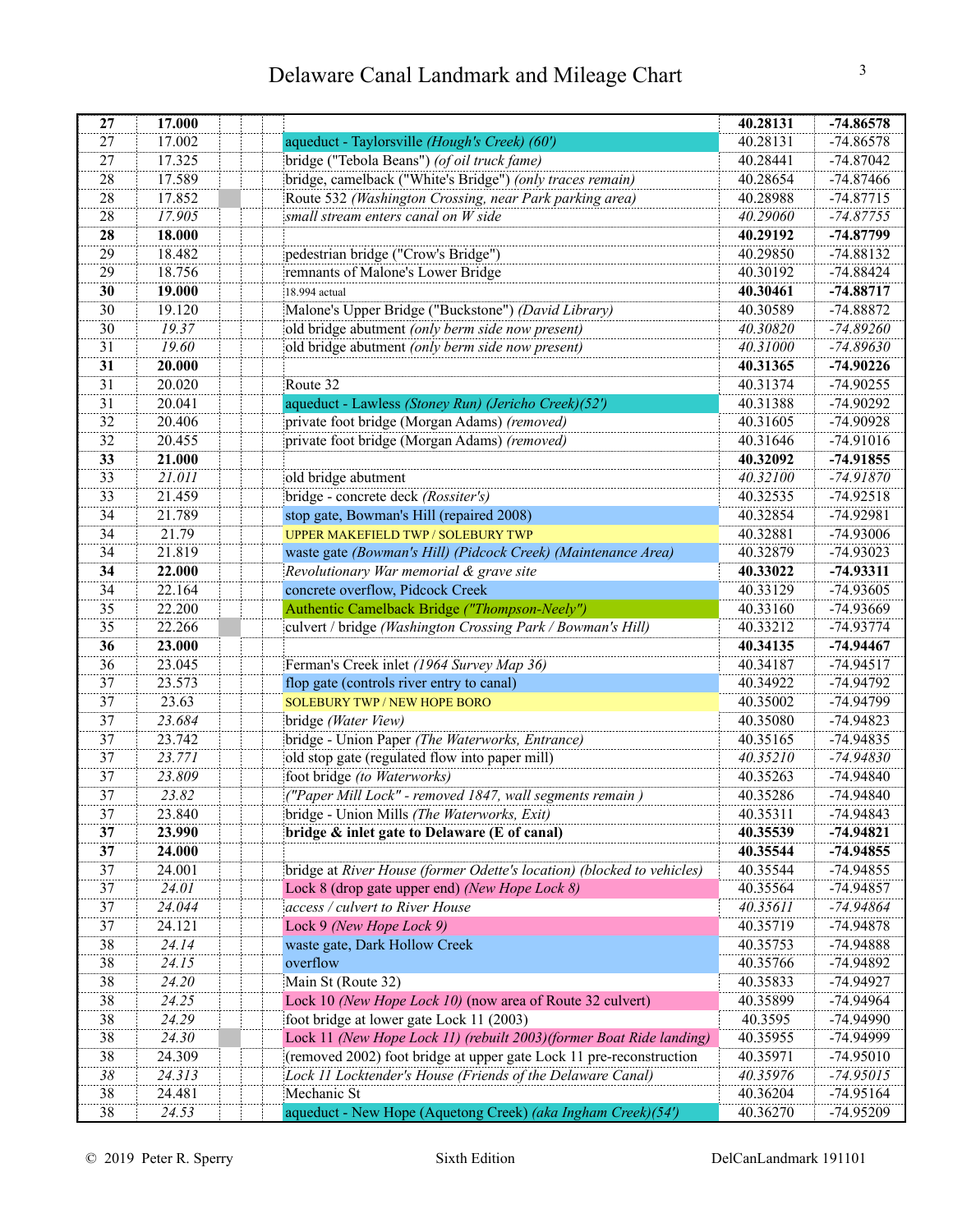| 38 | 24.577 | Ferry St                                                                  | 40.36326 | $-74.95244$ |
|----|--------|---------------------------------------------------------------------------|----------|-------------|
| 38 | 24.640 | Bridge St (Route 179)                                                     | 40.36414 | -74.95283   |
| 39 | 25.000 |                                                                           | 40.36922 | $-74.95457$ |
| 39 | 25.29  | <b>NEW HOPE BORO / SOLEBURY TWP</b>                                       | 40.37319 | -74.95545   |
| 39 | 25.409 | Rabbit Run Bridge (Route 32)                                              | 40.37514 | -74.95627   |
| 39 | 25.45  | culvert (Rabbit Run)                                                      | 40.37568 | -74.95647   |
| 40 | 25.65  | Route 202 Bridge (overhead)                                               | 40.37863 | $-74.95786$ |
| 40 | 25.74  | foot bridge (Malcolm Crooks) (Solebury Canal Park) (new 2009)             | 40.37988 | $-74.95815$ |
| 40 | 26.000 |                                                                           | 40.38320 | $-74.96018$ |
| 40 | 26.136 | Phillips Mill Bridge (replaced 2019)                                      | 40.38507 | $-74.96140$ |
| 41 | 26.19  | culvert, Phillip's Creek (aka Primrose Creek)                             | 40.3858  | $-74.9618$  |
| 41 | 26.799 | Lower Limeport Bridge (Hal H. Clark County Park) (replaced 2018)          | 40.39339 | -74.96776   |
| 42 | 27.000 |                                                                           | 40.39540 | $-74.97044$ |
| 42 | 27.213 | Upper Limeport Bridge ("Col. Haines") (Replaced 2013)                     | 40.39746 | $-74.97355$ |
| 43 | 27.631 | overflow, concrete (60' with railing)                                     | 40.40150 | $-74.97930$ |
| 43 | 27.681 | Route 263, Centre Bridge-Stockton Bridge (Dilly's Corner)                 | 40.40184 | -74.98012   |
| 43 | 28.000 |                                                                           | 40.40421 | -74.98532   |
| 43 | 28.024 | Redfield Bridge (rebuilt 2016)                                            | 40.40446 | -74.98586   |
| 44 | 28.20  | anchors for Roebling Co. bridge to Hendrick's Island - lost in 1955 flood | 40.40506 | -74.98904   |
| 44 | 28.56  | Johnson's Creek                                                           | 40.40459 | -74.99597   |
| 45 | 28.863 | stop gate, Virginia Forrest (repaired 2008)                               | 40.40591 | $-75.00132$ |
| 45 | 28.880 | waste gate (Paxson Creek)                                                 | 40.40603 | $-75.00159$ |
| 45 | 28.967 | Virginia Forrest Recreation Area (new bridge 1998) (river access)         | 40.40648 | $-75.00311$ |
| 45 | 29.000 |                                                                           | 40.40655 | $-75.00371$ |
| 46 | 29.48  | overflow, concrete                                                        | 40.40543 | $-75.01268$ |
| 47 | 29.912 | private bridge - Delaware Quarries                                        | 40.40345 | $-75.02047$ |
| 47 | 30.000 |                                                                           | 40.40300 | $-75.02201$ |
| 47 | 30.010 | culvert under canal (Cuttalossa Creek)(replaced 2015)                     | 40.40294 | $-75.02221$ |
| 47 | 30.146 | overflow                                                                  | 40.40270 | $-75.02474$ |
| 47 | 30.470 | waste gate and overflow (Lumberville Creek) (Coppernose Creek)            | 40.40368 | -75.03085   |
| 48 | 30.914 | foot bridge, Lumberville to Bulls Island (via Lock 12 & PA-32)            | 40.40709 | -75.03790   |
| 48 | 31.000 | (marker on W side of towpath)                                             | 40.40768 | -75.03932   |
| 48 | 31.018 | Lock 12 (Lumberville Lock)                                                | 40.40780 | -75.03962   |
| 48 | 31.111 | aqueduct - Lumberville (Paunnacussing Creek)                              | 40.40842 | $-75.04130$ |
| 49 | 31.22  | <b>SOLEBURY TWP / PLUMSTEAD TWP</b>                                       | 40.40915 | $-75.04291$ |
| 49 | 31.230 | creek entrance                                                            | 40.40935 | $-75.04322$ |
| 49 | 31.285 | overflow                                                                  | 40.40990 | $-75.04387$ |
| 49 | 31.425 | Raritan Dam (wing dam) (D&R Canal feeder enters on NJ side)               | 40.41165 | $-75.04519$ |
| 50 | 32.000 |                                                                           | 40.41503 | $-75.05482$ |
| 50 | 32.066 | waste gate and spillway                                                   | 40.41533 | -75.05587   |
| 50 | 32.349 | canal bridge at Lock 13 (from Mountainside parking lot)                   | 40.41778 | $-75.06030$ |
| 50 | 32.363 | Lock 13 (Point Pleasant Lock)                                             | 40.41793 | $-75.06048$ |
| 50 | 32.45  | (Pt. Pleasant Pumping Station) (approx., between Lock 13-14)              |          |             |
| 51 | 32.524 | Lock 14 (13-14 also White's Locks)                                        | 40.41972 | $-75.06232$ |
| 51 | 32.547 | waste gate (Hickory Creek)                                                | 40.41998 | $-75.06264$ |
| 51 | 32.712 | vehicle bridge (behind Kinsman Company in Point Pleasant)                 | 40.42179 | $-75.06450$ |
| 51 | 32.750 | aqueduct - Point Pleasant (Tohickon Creek)(221')(replaced 2001)           | 40.42237 | $-75.06473$ |
| 51 | 32.842 | Point Pleasant Ave (Pratt Pony truss bridge. built 1877. Rehab.1995.)     | 40.42361 | $-75.06525$ |
| 51 | 32.91  | PLUMSTEAD TWP / TINICUM TWP (Tohickon Creek)                              | 40.42253 | $-75.06493$ |
| 51 | 33.000 |                                                                           | 40.42582 | $-75.06590$ |
| 52 | 33.386 | Smithtown Bridge No. 1 (Walter's Nursery)("Clymers")                      | 40.43142 | -75.06689   |
| 53 | 33.945 | Smithtown Bridge No. 2 ("Sollidays")(rebuilt 2003)(Access Prall's Isl)    | 40.43944 | -75.06898   |
| 53 | 34.000 |                                                                           | 40.44022 | -75.06924   |
| 53 | 34.314 | overflow                                                                  | 40.44468 | -75.07073   |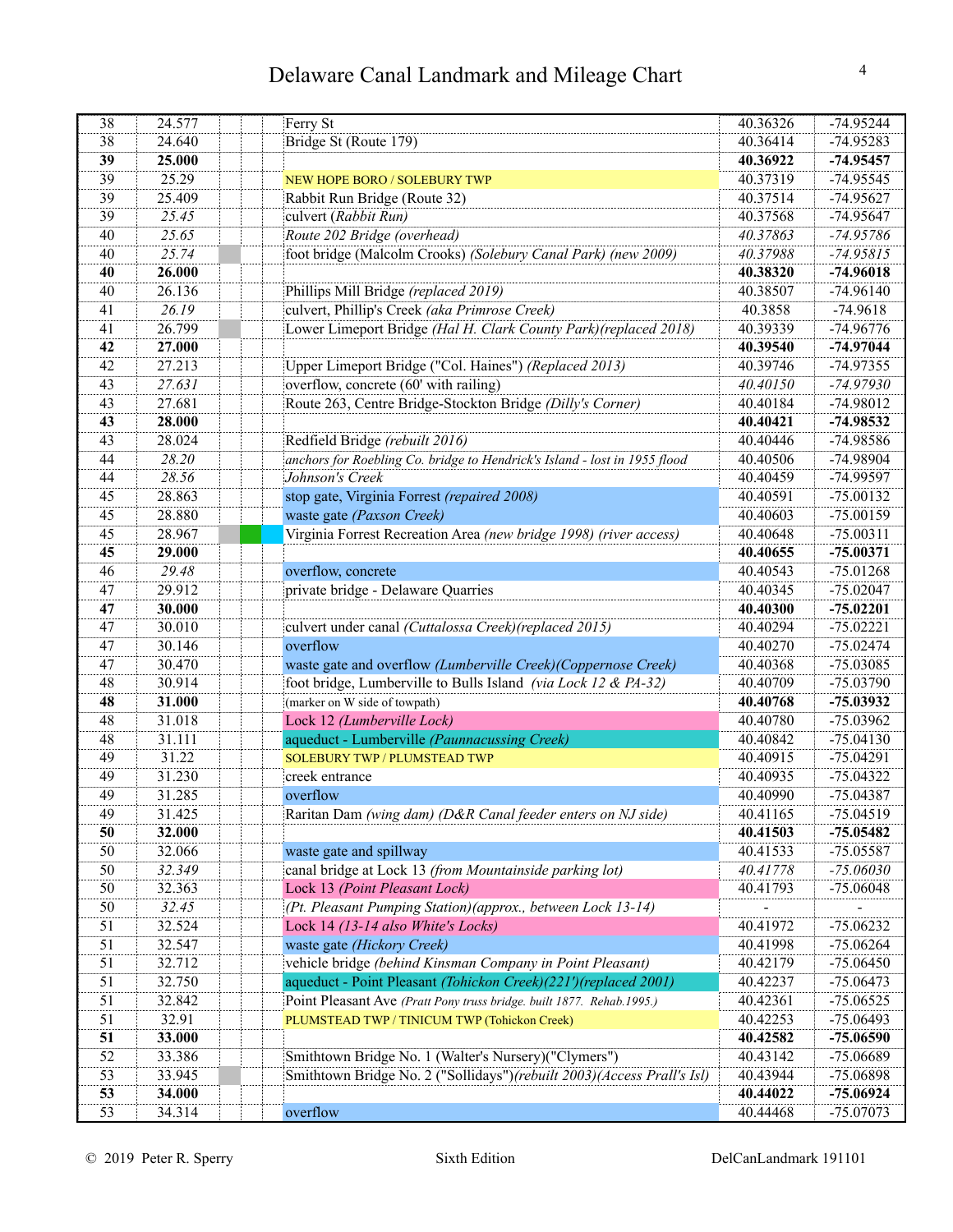| 54 | 35.000 |                                                                           | 40.45447 | $-75.07365$ |
|----|--------|---------------------------------------------------------------------------|----------|-------------|
| 55 | 35.176 | Smithtown Bridge No. 3                                                    | 40.45695 | $-75.07324$ |
| 55 | 35.19  | Lock 15/16 (Smithtown Locks) (Locktender House present)                   | 40.45718 | -75.07393   |
| 55 | 35.557 | Smithtown Bridge No. 4                                                    | 40.46230 | $-75.07220$ |
| 55 | 35.574 | waste gates (Smithtown Creek)(Worman's Creek on surveys)                  | 40.46254 | $-75.07213$ |
| 56 | 35.879 | Smithtown Bridge No. 5 (rebuilt 2013)                                     | 40.46670 | $-75.07026$ |
| 56 | 36.000 |                                                                           | 40.46841 | $-75.06979$ |
| 56 | 36.189 | Lock 17 (Treasure Island Lock) (bridge over canal)                        | 40.47123 | $-75.06965$ |
| 57 | 36.814 | concrete overflow spillway, waste gate                                    | 40.48029 | $-75.06922$ |
| 57 | 36.86  | stream enters from W (survey notes "embankment protection" opposite)      | 40.48105 | $-75.06924$ |
| 57 | 36.92  | bridge ("Petritis") (survey notes "remains of abutment")                  | 40.48181 | $-75.06919$ |
| 57 | 37.000 |                                                                           | 40.48298 | $-75.06903$ |
| 58 | 37.16  | old bridge abutment (only berm side now present)                          | 40.48532 | $-75.06893$ |
| 58 | 37.181 | vehicle bridge (near Stagecoach Rd) (Park use only)                       | 40.48563 | $-75.06885$ |
| 58 | 37.195 | aqueduct - Tinicum (Tinicum Creek)(118')                                  | 40.48583 | $-75.06884$ |
| 58 | 37.361 | waste gates                                                               | 40.48819 | $-75.06891$ |
| 58 | 37.503 | Route 32 (near Golden Pheasant Inn)                                       | 40.49023 | -75.06937   |
| 59 | 37.80  | overflow, masonry spillway                                                | 40.49475 | $-75.06993$ |
| 59 | 38.000 |                                                                           | 40.49746 | $-75.07057$ |
| 59 | 38.242 | Headquarters Rd - over culvert                                            | 40.50088 | $-75.07166$ |
| 60 | 38.60  | Tinicum Park Picnic Area - road extension to canal                        | 40.50592 | $-75.07378$ |
| 60 | 38.61  | Buckeye Co. Pipeline Crossing                                             | 40.50744 | $-75.07435$ |
| 60 | 38.85  | Swamp Creek                                                               | 40.5096  | $-75.0744$  |
| 60 | 39.000 |                                                                           | 40.51166 | $-75.07428$ |
| 61 | 39.34  | spillway                                                                  | 40.51648 | $-75.07381$ |
| 61 | 39.398 | waste gate (Ben Toy gate) (earlier Farley's)                              | 40.51740 | $-75.07384$ |
| 62 | 39.945 | Uhlerstown Hill Rd - covered bridge                                       | 40.52542 | $-75.07309$ |
| 62 | 39.970 | Lock 18 (Uhlerstown Lock)(foot bridge)                                    | 40.52578 | -75.07303   |
| 62 | 40.000 | waste gates                                                               | 40.52622 | -75.07305   |
| 62 | 40.000 |                                                                           | 40.52622 | $-75.07305$ |
| 62 | 40.21  | Southern access to Giving Pond                                            | 40.52933 | $-75.07266$ |
| 63 | 40.77  | Grey's Creek                                                              | 40.53717 | $-75.07449$ |
| 63 | 40.815 | Jugtown Hill Rd (Brdg Rebuilt 2013) (Northern access to Giving Pond)      | 40.53783 | -75.07497   |
| 63 | 41.000 |                                                                           | 40.54012 | $-75.07682$ |
| 64 | 41.311 | Authentic Camelback Bridge ("Hazzard's")                                  | 40.54387 | $-75.08011$ |
| 64 | 41.756 | Lock 19 (Lodi Lock) (DCSP Park Office, Lodi)                              | 40.54938 | $-75.08474$ |
| 65 | 41.829 | Lodi Hill/Red Cliff Roads                                                 | 40.55024 | $-75.08559$ |
| 65 | 41.84  | waste gate - double (a "Tainter Gate")                                    | 40.55037 | -75.08572   |
| 65 | 41.93  | TINICUM TWP / BRIDGETON TWP                                               | 40.55130 | -75.08690   |
| 65 | 42.000 |                                                                           | 40.55208 | $-75.08778$ |
| 65 | 42.19  | old bridge abutment (only berm side now present)                          | 40.55425 | $-75.09016$ |
| 65 | 42.360 | Authentic Camelback Bridge ("Spahr's")                                    | 40.55602 | $-75.09229$ |
| 66 | 42.701 | Berm Lane, bridge ("Gottlieb")                                            | 40.55970 | -75.09649   |
| 66 | 42.777 | foot bridge, private ("Minders") (gone, some pier remains)                | 40.56068 | $-75.09717$ |
| 66 | 43.000 |                                                                           | 40.56321 | -75.09979   |
| 66 | 43.000 | Canal Road, bridge ("Dillieo")                                            | 40.56321 | -75.09979   |
| 67 | 43.279 | Bridgeton Hill Rd Bridge (Rebuilt 2013)("Singleys")(Homestead Gen. Store) | 40.56597 | $-75.10357$ |
| 68 | 43.845 | Route 32                                                                  | 40.57015 | $-75.11287$ |
| 68 | 44.000 |                                                                           | 40.57101 | $-75.11559$ |
| 68 | 44.270 | High Falls Creek (stone arch culvert, lined and repaired 2015)            | 40.5717  | $-75.1208$  |
| 69 | 44.513 | bridge ("Otto Hoffs") (aka Mulligan's Bridge)                             | 40.57200 | $-75.12528$ |
| 69 | 44.887 | Vehicle bridge (and adjacent parking lot, Ringing Rocks Trail Access)     | 40.57211 | $-75.13243$ |
| 70 | 45.000 |                                                                           | 40.57213 | $-75.13464$ |
| 70 | 45.03  | Falls Creek                                                               | 40.5721  | $-75.1352$  |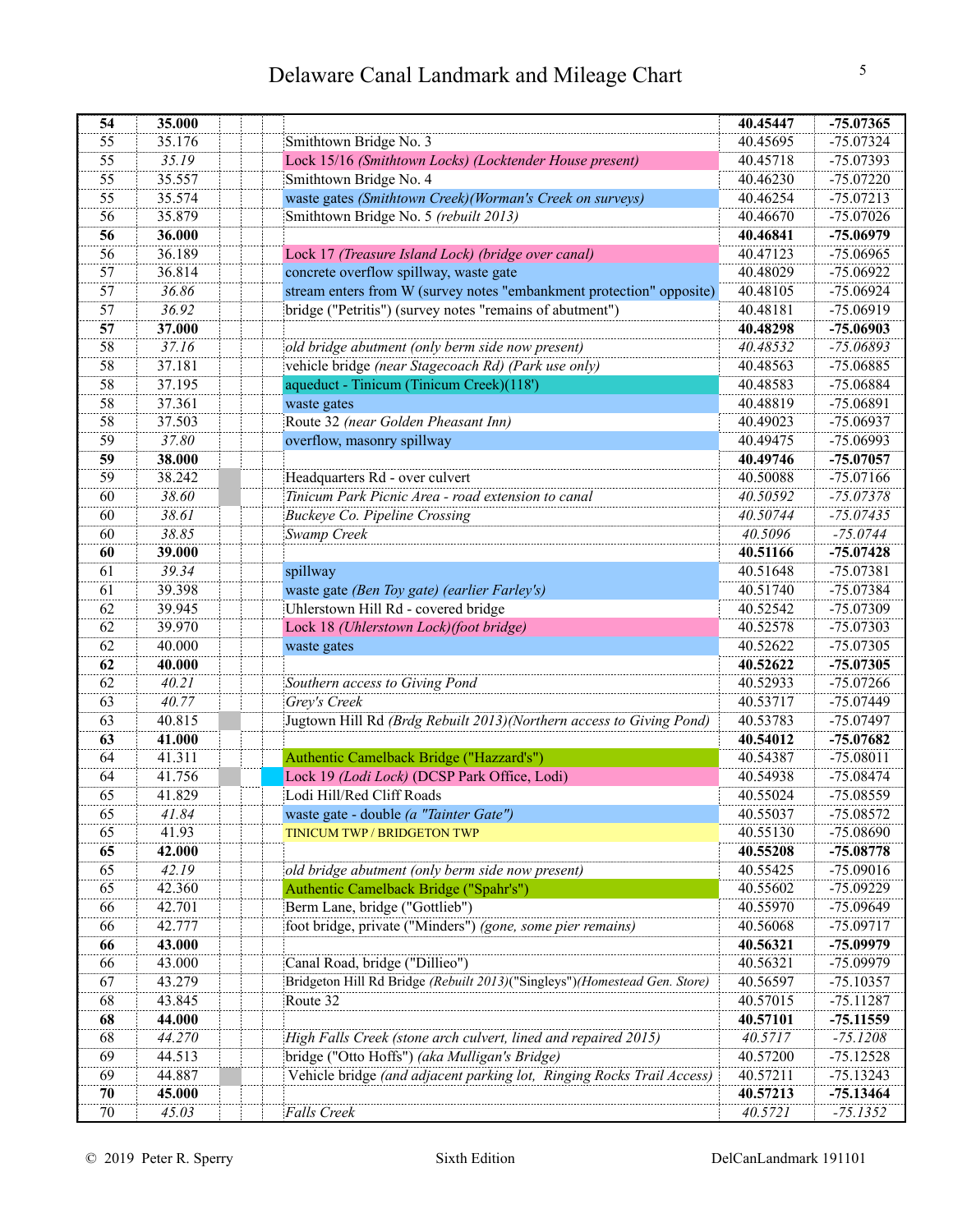| 70 | 45.27  | small stream                                                            | 40.5718             | $-75.1397$                |
|----|--------|-------------------------------------------------------------------------|---------------------|---------------------------|
| 70 | 45.45  | small stream                                                            | 40.5716             | $-75.1431$                |
| 71 | 45.59  | power line crossing                                                     | 40.5714             | $-75.1458$                |
| 71 | 45.654 | road over culvert (closed, deck rotten 2015)                            | 40.57121            | $-75.14692$               |
| 71 | 45.78  | stop gate, Indian Rock (repaired 2009)                                  | 40.57037            | $-75.14918$               |
| 71 | 45.82  | BRIDGETON TWP / NOCKAMIXON TWP                                          | 40.57005            | $-75.14988$               |
| 71 | 45.83  | small stream (bridge on Rt. 32 visible)                                 | 40.5700             | $-75.1499$                |
| 71 | 45.838 | waste gate, Narrowsville                                                | 40.56990            | $-75.14997$               |
| 71 | 45.86  | foot bridge (at Indian Rock Inn) (reset 2008 after Hurr. Ivan flood)    | 40.56971            | $-75.15028$               |
| 71 | 46.000 |                                                                         | 40.56830            | $-75.15222$               |
| 73 | 46.730 | Lock 20 (Narrowsville Lock) (Park vehicle bridge)                       | 40.56225            | $-75.16358$               |
| 73 | 47.000 |                                                                         | 40.56134            | $-75.16849$               |
| 73 | 47.141 | foot bridge, private ("Mrs. Copperwaite's")                             | 40.56094            | $-75.17123$               |
| 73 | 47.162 | aqueduct - Gallows Run (Gallows Run) (68')                              | 40.56105            | $-75.17161$               |
| 74 | 47.33  | NOCKAMIXON TWP / DURHAM TWP                                             | 40.56143            | $-75.17474$               |
| 74 | 47.708 | Island Rd (Evans Bridge)                                                | 40.56150            | $-75.18175$               |
| 74 | 47.878 | Sunday Rd to Island Rd (Nicholas Bridge)                                | 40.56279            | $-75.18461$               |
| 75 | 48.000 |                                                                         | 40.56392            | $-75.18634$               |
| 75 | 48.244 | Island Rd (Trauger's Bridge) (lower, Farm Market)                       | 40.56687            | $-75.18879$               |
| 76 | 48.573 | stop gate, Trauger's (rebuilt 2010)                                     | 40.57135            | $-75.19127$               |
| 76 | 48.603 | Trauger's Bridge (upper)                                                | 40.57174            | $-75.19150$               |
| 76 | 48.700 | overflow spillway                                                       | 40.57304            | $-75.19210$               |
| 76 | 48.71  | masonry arch culvert (Rodges Run)                                       | 40.57325            | $-75.19229$               |
| 76 | 49.000 |                                                                         | 40.57646            | $-75.19559$               |
| 77 | 49.227 | Lock 21 (Durham Lock) (foot bridge)                                     | 40.57956            | $-75.19680$               |
| 77 | 49.267 | aqueduct - Durham (Cooks Creek, aka Durham Creek)                       | 40.58001            | $-75.19683$               |
| 77 | 49.403 | PA Fishing & Boating access, large wooden vehicle bridge                | 40.58202            | $-75.19635$               |
| 78 | 49.73  | <b>DURHAM TWP / RIEGELSVILLE BORO</b>                                   | 40.58597            | $-75.19304$               |
| 78 | 49.86  | foot bridge                                                             | 40.58768            | $-75.19183$               |
| 78 | 50.000 |                                                                         | 40.58969            | $-75.19164$               |
| 78 | 50.28  | foot bridge, new 2009 (red), to Riegelsville Roebling Company Bridge    | 40.59375            | $-75.19277$               |
| 78 | 50.340 | Delaware Rd - Riegelsville Bridge                                       | 40.59462            | $-75.19269$               |
| 78 | 50.455 | stop gate, Riegelsville (rebuilt 2010)                                  | 40.59634            | $-75.19291$               |
| 79 | 51.000 |                                                                         | 40.60402            | $-75.19512$               |
| 80 | 51.31  | RIEGELSVILLE BORO / WILLIAMS TWP (BUCKS / NORTHAMPTON COUNTIES)         | 40.60789            | $-75.19764$               |
| 80 | 51.327 | foot bridge (to Mueller's Kitchen and General Store)                    | 40.60825            | $-75.19780$               |
| 80 | 51.327 | stop gate, Rocky Falls, foot bridge (rebuilt 2010)                      | 40.60825            | $-75.19780$               |
| 80 | 51.356 | waste gate, Rocky Falls                                                 | 40.60864            | -75.19806                 |
| 81 | 52.000 |                                                                         | 40.61700            | $-75.20303$               |
| 82 | 52.136 | aqueduct - Kleinhans (footbridge) (Frys Run, aka Kleinhans Creek) (17') | 40.61879            | $-75.20194$               |
| 83 | 53.000 |                                                                         | 40.62584            | $-75.19068$               |
| 83 | 53.104 | Theodore Roosevelt Recreation Area (canoe access) (power plant)         | 40.62732            | $-75.19105$               |
| 83 | 53.104 | Canal Road - bridge, and access to Recreation Area                      | 0.00000             | $-75.19105$               |
| 83 | 53.11  | Lock 22/23 (Groundhog Lock)(Raubsville Lock)                            | 40.62749            | $-75.19109$               |
| 83 | 53.26  | culvert under canal                                                     | 40.6296             | $-75.1917$                |
| 84 | 53.425 | foot bridge (steel beam/red wooden rails)                               | 40.63196            | $-75.19191$               |
| 84 | 53.711 | Canal Rd, Raubsville, bridge (concrete)                                 | 40.63606            | $-75.19278$               |
| 84 | 53.948 | emergency overflow (with wooden footbridge)                             | 40.63929            | $-75.19452$               |
| 84 | 54.000 |                                                                         | 40.63995            | $-75.19494$               |
| 85 | 54.076 | overflow                                                                | 40.64090            | $-75.19569$               |
| 85 | 54.171 | Authentic Camelback Bridge ("Smith's" aka "Woody's")                    | 40.64209            | $-75.19645$               |
| 85 | 54.58  | culvert under canal                                                     |                     |                           |
| 86 | 54.728 | waste gate, foot bridge (nearby area is called Brown's Terrace)         | 40.6464<br>40.64831 | $-75.2016$<br>$-75.20281$ |
|    |        |                                                                         |                     |                           |
| 86 | 55.000 |                                                                         | 40.65209            | $-75.20209$               |